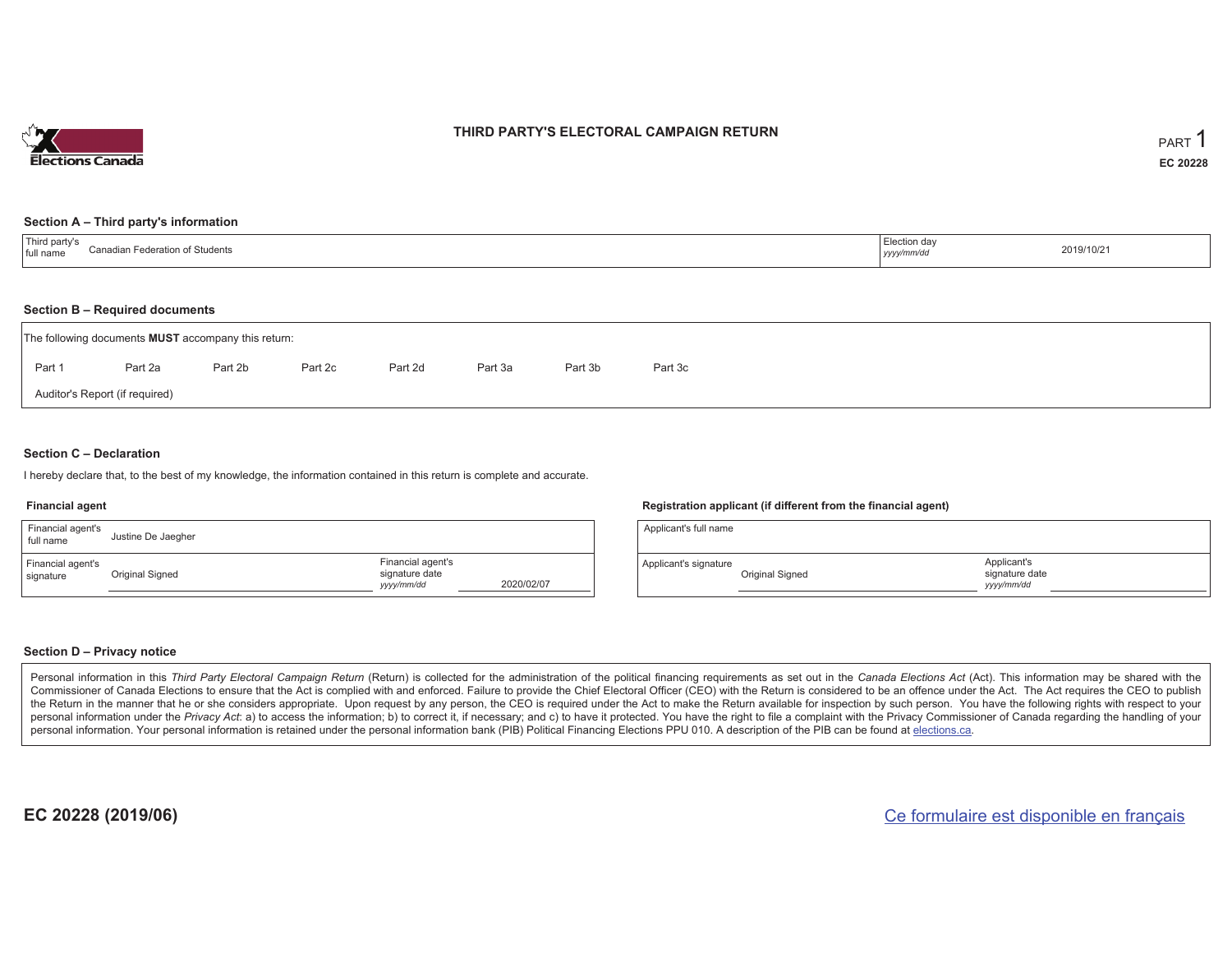

## **THIRD PARTY'S ELECTORAL CAMPAIGN RETURN HIRD PARTY'S ELECTORAL CAMPAIGN RETURN<br>Statement of monetary contributions received PART 2a**

**EC 20228**

| No. |                                                                                     | Full name | <b>Street</b><br>no. | <b>Street</b>                                 | Apt. | City | Prov./<br>Terr. | Postal<br>code | Date<br>received<br>yyyy/mm/dd                                                 | Individual | <b>Business /</b><br>Commercial<br>organization | Government | Trade union | Corporation<br>capital | Unincorporated<br>without share organization or<br>association |
|-----|-------------------------------------------------------------------------------------|-----------|----------------------|-----------------------------------------------|------|------|-----------------|----------------|--------------------------------------------------------------------------------|------------|-------------------------------------------------|------------|-------------|------------------------|----------------------------------------------------------------|
|     |                                                                                     |           |                      |                                               |      |      |                 |                |                                                                                | \$         | \$                                              | \$         | \$          | \$                     | \$                                                             |
|     |                                                                                     |           |                      |                                               |      |      |                 |                |                                                                                |            |                                                 |            |             |                        |                                                                |
|     |                                                                                     |           |                      |                                               |      |      |                 |                |                                                                                |            |                                                 |            |             |                        |                                                                |
|     |                                                                                     |           |                      |                                               |      |      |                 |                |                                                                                |            |                                                 |            |             |                        |                                                                |
|     |                                                                                     |           |                      |                                               |      |      |                 |                |                                                                                |            |                                                 |            |             |                        |                                                                |
|     |                                                                                     |           |                      |                                               |      |      |                 |                |                                                                                |            |                                                 |            |             |                        |                                                                |
|     |                                                                                     |           |                      |                                               |      |      |                 |                |                                                                                |            |                                                 |            |             |                        |                                                                |
|     |                                                                                     |           |                      |                                               |      |      |                 |                |                                                                                |            |                                                 |            |             |                        |                                                                |
|     |                                                                                     |           |                      |                                               |      |      |                 |                |                                                                                |            |                                                 |            |             |                        |                                                                |
|     |                                                                                     |           |                      |                                               |      |      |                 |                |                                                                                |            |                                                 |            |             |                        |                                                                |
|     |                                                                                     |           |                      |                                               |      |      |                 |                |                                                                                |            |                                                 |            |             |                        |                                                                |
|     |                                                                                     |           |                      |                                               |      |      |                 |                |                                                                                |            |                                                 |            |             |                        |                                                                |
|     |                                                                                     |           |                      |                                               |      |      |                 |                |                                                                                |            |                                                 |            |             |                        |                                                                |
|     |                                                                                     |           |                      |                                               |      |      |                 |                |                                                                                |            |                                                 |            |             |                        |                                                                |
|     |                                                                                     |           |                      |                                               |      |      |                 |                |                                                                                |            |                                                 |            |             |                        |                                                                |
|     |                                                                                     |           |                      |                                               |      |      |                 |                |                                                                                |            |                                                 |            |             |                        |                                                                |
|     |                                                                                     |           |                      |                                               |      |      |                 |                | Totals carried forward from previous page \$                                   |            |                                                 |            |             |                        |                                                                |
|     |                                                                                     |           |                      |                                               |      |      |                 |                | Total amount of monetary contributions by contributors who gave over \$200 (A) |            |                                                 |            |             |                        |                                                                |
|     |                                                                                     |           |                      | Number of contributors who gave over \$200    |      |      |                 |                |                                                                                |            |                                                 |            |             |                        |                                                                |
|     | Total amount of monetary contributions by contributors who gave \$200 or less $(B)$ |           |                      |                                               |      |      |                 |                |                                                                                |            |                                                 |            |             |                        |                                                                |
|     |                                                                                     |           |                      | Number of contributors who gave \$200 or less |      |      |                 |                |                                                                                |            |                                                 |            |             |                        |                                                                |
|     |                                                                                     |           |                      |                                               |      |      |                 |                | Total amount of all monetary contributions (A+B)                               |            |                                                 |            |             |                        |                                                                |
|     |                                                                                     |           |                      |                                               |      |      |                 |                | Number of contributors who gave monetary contributions                         |            |                                                 |            |             |                        |                                                                |

| Third<br>  party | Federation of Students | Election dav<br>2019/10/2<br><sub>i</sub> yyyy/mm/dd | Page |
|------------------|------------------------|------------------------------------------------------|------|
|------------------|------------------------|------------------------------------------------------|------|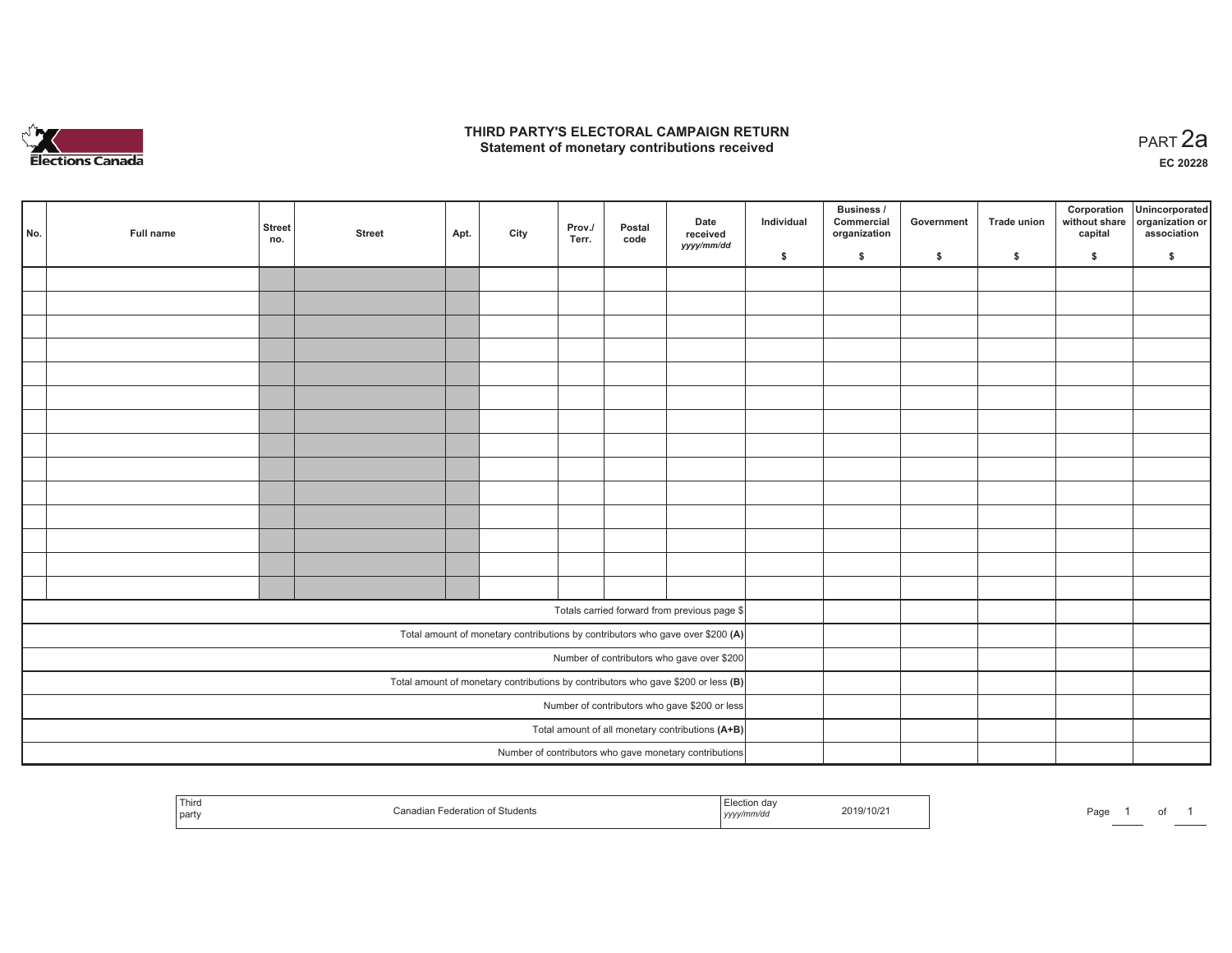

## **THIRD PARTY'S ELECTORAL CAMPAIGN RETURN**  THIRD PARTY'S ELECTORAL CAMPAIGN RETURN<br>Statement of non-monetary contributions received<br> **PART 2b**

of 1

| No. | Full name | <b>Street</b><br>no.                                                                    | <b>Street</b> | Apt. | City | Prov./<br>Terr. | Postal<br>code | Date<br>received<br>yyyy/mm/dd                                                     | Individual | <b>Business /</b><br>Commercial<br>organization | Government | Trade union | Corporation<br>capital | Unincorporated<br>without share organization or<br>association |
|-----|-----------|-----------------------------------------------------------------------------------------|---------------|------|------|-----------------|----------------|------------------------------------------------------------------------------------|------------|-------------------------------------------------|------------|-------------|------------------------|----------------------------------------------------------------|
|     |           |                                                                                         |               |      |      |                 |                |                                                                                    | \$         | \$                                              | \$         | \$          | \$                     | \$                                                             |
|     |           |                                                                                         |               |      |      |                 |                |                                                                                    |            |                                                 |            |             |                        |                                                                |
|     |           |                                                                                         |               |      |      |                 |                |                                                                                    |            |                                                 |            |             |                        |                                                                |
|     |           |                                                                                         |               |      |      |                 |                |                                                                                    |            |                                                 |            |             |                        |                                                                |
|     |           |                                                                                         |               |      |      |                 |                |                                                                                    |            |                                                 |            |             |                        |                                                                |
|     |           |                                                                                         |               |      |      |                 |                |                                                                                    |            |                                                 |            |             |                        |                                                                |
|     |           |                                                                                         |               |      |      |                 |                |                                                                                    |            |                                                 |            |             |                        |                                                                |
|     |           |                                                                                         |               |      |      |                 |                |                                                                                    |            |                                                 |            |             |                        |                                                                |
|     |           |                                                                                         |               |      |      |                 |                |                                                                                    |            |                                                 |            |             |                        |                                                                |
|     |           |                                                                                         |               |      |      |                 |                |                                                                                    |            |                                                 |            |             |                        |                                                                |
|     |           |                                                                                         |               |      |      |                 |                |                                                                                    |            |                                                 |            |             |                        |                                                                |
|     |           |                                                                                         |               |      |      |                 |                |                                                                                    |            |                                                 |            |             |                        |                                                                |
|     |           |                                                                                         |               |      |      |                 |                |                                                                                    |            |                                                 |            |             |                        |                                                                |
|     |           |                                                                                         |               |      |      |                 |                |                                                                                    |            |                                                 |            |             |                        |                                                                |
|     |           |                                                                                         |               |      |      |                 |                |                                                                                    |            |                                                 |            |             |                        |                                                                |
|     |           |                                                                                         |               |      |      |                 |                | Totals carried forward from previous page \$                                       |            |                                                 |            |             |                        |                                                                |
|     |           |                                                                                         |               |      |      |                 |                |                                                                                    |            |                                                 |            |             |                        |                                                                |
|     |           |                                                                                         |               |      |      |                 |                | Total amount of non-monetary contributions by contributors who gave over \$200 (A) |            |                                                 |            |             |                        |                                                                |
|     |           |                                                                                         |               |      |      |                 |                | Number of contributors who gave over \$200                                         |            |                                                 |            |             |                        |                                                                |
|     |           | Total amount of non-monetary contributions by contributors who gave \$200 or less $(B)$ |               |      |      |                 |                |                                                                                    |            |                                                 |            |             |                        |                                                                |
|     |           | Number of contributors who gave \$200 or less                                           |               |      |      |                 |                |                                                                                    |            |                                                 |            |             |                        |                                                                |
|     |           |                                                                                         |               |      |      |                 |                | Total amount of all non-monetary contributions (A+B)                               |            |                                                 |            |             |                        |                                                                |
|     |           |                                                                                         |               |      |      |                 |                | Number of contributors who gave non-monetary contributions                         |            |                                                 |            |             |                        |                                                                |

| Third<br>  part | Students<br>ашаг<br>-0-12110 | Election da∖<br>winnivuc<br>,,,,, | 2019/10/21 | Page |  |
|-----------------|------------------------------|-----------------------------------|------------|------|--|
|-----------------|------------------------------|-----------------------------------|------------|------|--|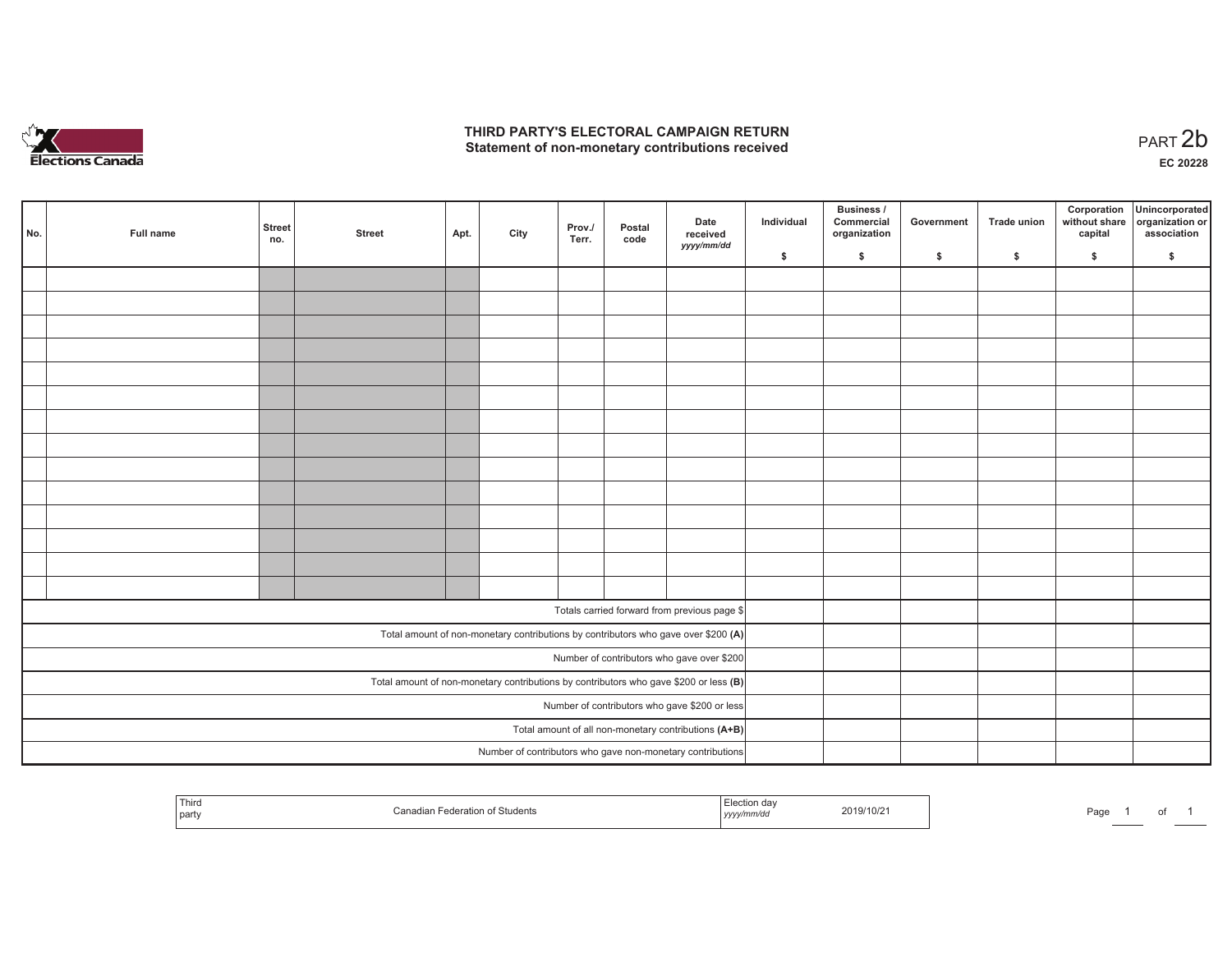

## **THIRD PARTY'S ELECTORAL CAMPAIGN RETURN STATE:** PARTY'S ELECTORAL CAMPAIGN RETURN<br>
Statement of operating loans received

**EC 20228**

|                                              |           |                                                                   |               |      |      |                 |                |                                                              |            | Business /                 |            |                    | Corporation | Unincorporated                               |
|----------------------------------------------|-----------|-------------------------------------------------------------------|---------------|------|------|-----------------|----------------|--------------------------------------------------------------|------------|----------------------------|------------|--------------------|-------------|----------------------------------------------|
| No.                                          | Full name | Street<br>no.                                                     | <b>Street</b> | Apt. | City | Prov./<br>Terr. | Postal<br>code | Date<br>received                                             | Individual | Commercial<br>organization | Government | <b>Trade union</b> | capital     | without share organization or<br>association |
|                                              |           |                                                                   |               |      |      |                 |                | yyyy/mm/dd                                                   | \$         | \$                         | \$         | $\sqrt{2}$         | \$          | \$                                           |
|                                              |           |                                                                   |               |      |      |                 |                |                                                              |            |                            |            |                    |             |                                              |
|                                              |           |                                                                   |               |      |      |                 |                |                                                              |            |                            |            |                    |             |                                              |
|                                              |           |                                                                   |               |      |      |                 |                |                                                              |            |                            |            |                    |             |                                              |
|                                              |           |                                                                   |               |      |      |                 |                |                                                              |            |                            |            |                    |             |                                              |
|                                              |           |                                                                   |               |      |      |                 |                |                                                              |            |                            |            |                    |             |                                              |
|                                              |           |                                                                   |               |      |      |                 |                |                                                              |            |                            |            |                    |             |                                              |
|                                              |           |                                                                   |               |      |      |                 |                |                                                              |            |                            |            |                    |             |                                              |
|                                              |           |                                                                   |               |      |      |                 |                |                                                              |            |                            |            |                    |             |                                              |
|                                              |           |                                                                   |               |      |      |                 |                |                                                              |            |                            |            |                    |             |                                              |
|                                              |           |                                                                   |               |      |      |                 |                |                                                              |            |                            |            |                    |             |                                              |
|                                              |           |                                                                   |               |      |      |                 |                |                                                              |            |                            |            |                    |             |                                              |
|                                              |           |                                                                   |               |      |      |                 |                |                                                              |            |                            |            |                    |             |                                              |
|                                              |           |                                                                   |               |      |      |                 |                |                                                              |            |                            |            |                    |             |                                              |
|                                              |           |                                                                   |               |      |      |                 |                |                                                              |            |                            |            |                    |             |                                              |
|                                              |           |                                                                   |               |      |      |                 |                | Totals carried forward from previous page \$                 |            |                            |            |                    |             |                                              |
|                                              |           |                                                                   |               |      |      |                 |                | Total amount of loans by lenders who provided over \$200 (A) |            |                            |            |                    |             |                                              |
|                                              |           | Number of lenders who provided over \$200                         |               |      |      |                 |                |                                                              |            |                            |            |                    |             |                                              |
|                                              |           | Total amount of loans by lenders who provided \$200 or less $(B)$ |               |      |      |                 |                |                                                              |            |                            |            |                    |             |                                              |
| Number of lenders who provided \$200 or less |           |                                                                   |               |      |      |                 |                |                                                              |            |                            |            |                    |             |                                              |
|                                              |           |                                                                   |               |      |      |                 |                | Total amount of all loans (A+B)                              |            |                            |            |                    |             |                                              |
|                                              |           |                                                                   |               |      |      |                 |                | Number of all lenders who provided loans                     |            |                            |            |                    |             |                                              |

| <b>STATISTICS</b><br>Third<br>  part | Students<br>adoration.<br>-ratic<br>ເດເລເ | ection day<br>,,,,, | 019/10/2 | $D^{\alpha}$<br>-au<br>-- |  |
|--------------------------------------|-------------------------------------------|---------------------|----------|---------------------------|--|
|--------------------------------------|-------------------------------------------|---------------------|----------|---------------------------|--|

of 1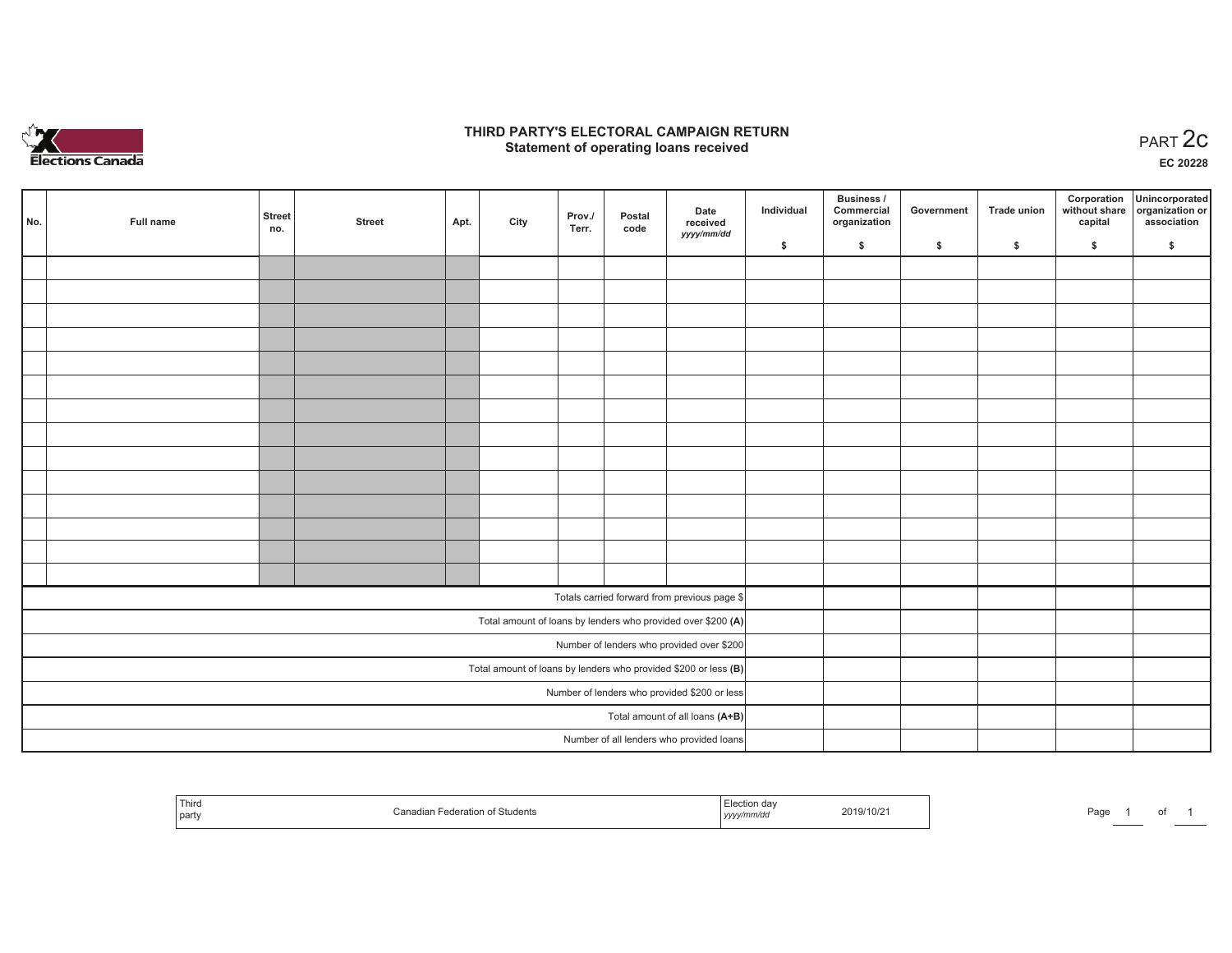

# **THIRD PARTY'S ELECTORAL CAMPAIGN RETURN S** ELECTORAL CAMPAIGN RETURN<br>Summary of inflows PART 2d

| No.   | Type of contributor / lender                 | <b>Monetary</b><br>contributions<br>(Part 2a)<br>\$ | Non-monetary<br>contributions<br>(Part 2b)<br>\$ | Loans<br>(Part 2c)<br>\$ | <b>Total</b><br>\$ | Number of<br>contributors and<br>lenders |
|-------|----------------------------------------------|-----------------------------------------------------|--------------------------------------------------|--------------------------|--------------------|------------------------------------------|
|       |                                              |                                                     |                                                  |                          |                    |                                          |
| 1.    | Individuals                                  |                                                     |                                                  |                          |                    |                                          |
|       | 2. Businesses / Commercial organizations     |                                                     |                                                  |                          |                    |                                          |
| 3.    | Governments                                  |                                                     |                                                  |                          |                    |                                          |
| 4.    | Trade unions                                 |                                                     |                                                  |                          |                    |                                          |
| 5.    | Corporations without share capital           |                                                     |                                                  |                          |                    |                                          |
| 6.    | Unincorporated organizations or associations |                                                     |                                                  |                          |                    |                                          |
| 7.    | Total (items 1 to 6)                         |                                                     |                                                  |                          |                    |                                          |
| Total |                                              |                                                     |                                                  |                          |                    |                                          |
| 8.    | Amount of third party's resources used       |                                                     |                                                  |                          | 2,950.36           |                                          |
| 9.    | Grand total (items 7 and 8)                  |                                                     |                                                  |                          | 2,950.36           |                                          |

| Third<br>party | ∩enadian ∟.<br>Students<br>deration | da<br>,,,,,,,,,,<br>__<br>vyyy/mm/da<br>,,,, | 9/10/z |
|----------------|-------------------------------------|----------------------------------------------|--------|
|----------------|-------------------------------------|----------------------------------------------|--------|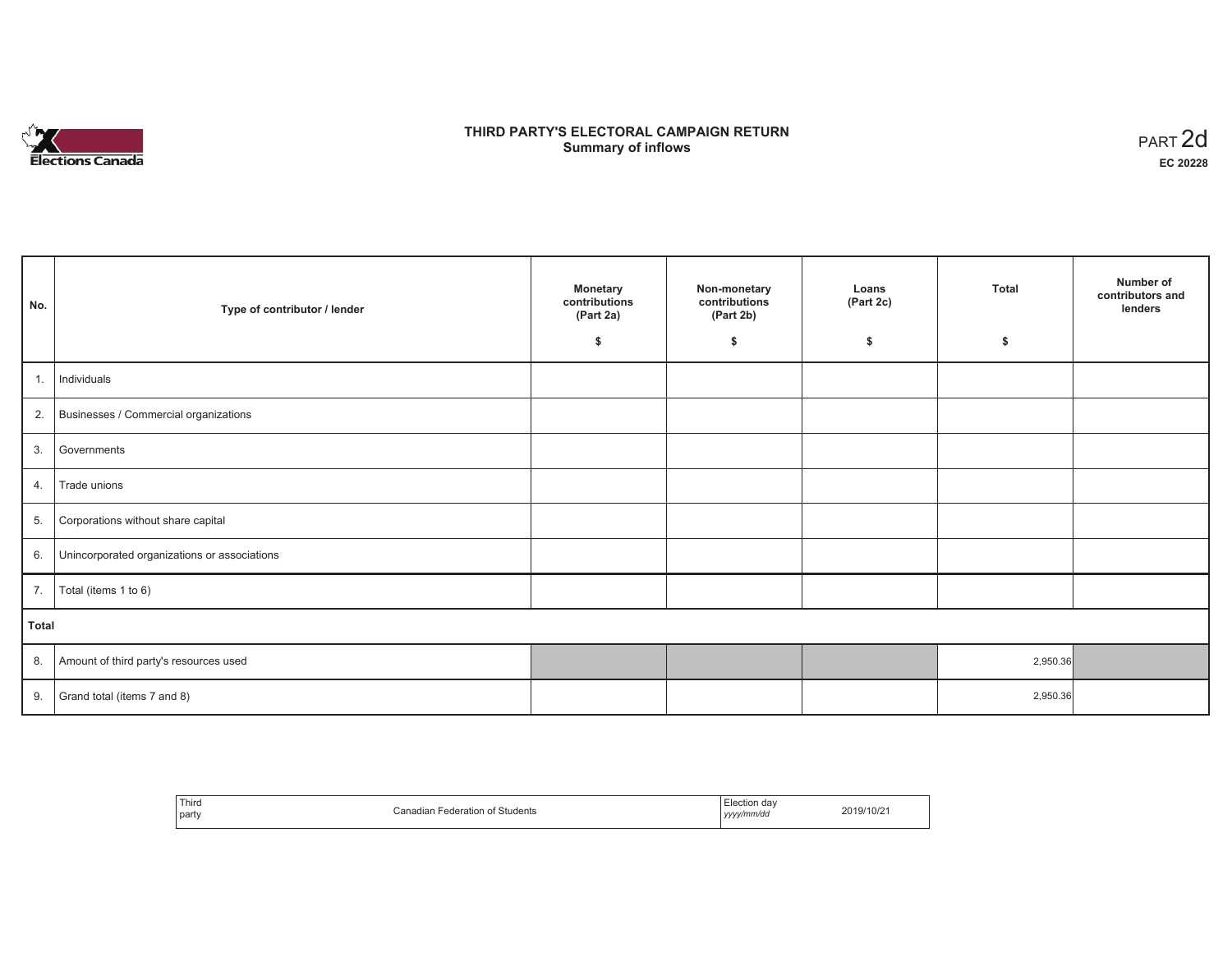

## **THIRD PARTY'S ELECTORAL CAMPAIGN RETURN Statement of expenses incurred for regulated activities that take place during the pre-election period**  *(Only applicable to a fixed-date general election)*

For a list of expense types, expense categories and expense subcategories, refer to Annex II in the Instructions.

| No. | Date<br>incurred<br>yyyy/mm/dd | <b>ED Code</b><br>$($ if applicable $)$ | Supplier | <b>Expense type</b> | Expense<br>category | Expense<br>subcategory | <b>Starting date</b><br>of activity,<br>advertisement<br>or survey<br>yyyy/mm/dd | Ending date<br>of activity,<br>advertisement<br>or survey<br>yyyy/mm/dd | Place of activity or<br>advertisement        | Expense amount<br>\$ |
|-----|--------------------------------|-----------------------------------------|----------|---------------------|---------------------|------------------------|----------------------------------------------------------------------------------|-------------------------------------------------------------------------|----------------------------------------------|----------------------|
|     |                                |                                         |          |                     |                     |                        |                                                                                  |                                                                         |                                              |                      |
|     |                                |                                         |          |                     |                     |                        |                                                                                  |                                                                         |                                              |                      |
|     |                                |                                         |          |                     |                     |                        |                                                                                  |                                                                         |                                              |                      |
|     |                                |                                         |          |                     |                     |                        |                                                                                  |                                                                         |                                              |                      |
|     |                                |                                         |          |                     |                     |                        |                                                                                  |                                                                         |                                              |                      |
|     |                                |                                         |          |                     |                     |                        |                                                                                  |                                                                         |                                              |                      |
|     |                                |                                         |          |                     |                     |                        |                                                                                  |                                                                         |                                              |                      |
|     |                                |                                         |          |                     |                     |                        |                                                                                  |                                                                         |                                              |                      |
|     |                                |                                         |          |                     |                     |                        |                                                                                  |                                                                         |                                              |                      |
|     |                                |                                         |          |                     |                     |                        |                                                                                  |                                                                         |                                              |                      |
|     |                                |                                         |          |                     |                     |                        |                                                                                  |                                                                         |                                              |                      |
|     |                                |                                         |          |                     |                     |                        |                                                                                  |                                                                         |                                              |                      |
|     |                                |                                         |          |                     |                     |                        |                                                                                  |                                                                         |                                              |                      |
|     |                                |                                         |          |                     |                     |                        |                                                                                  |                                                                         |                                              |                      |
|     |                                |                                         |          |                     |                     |                        |                                                                                  |                                                                         |                                              |                      |
|     |                                |                                         |          |                     |                     |                        |                                                                                  |                                                                         |                                              |                      |
|     |                                |                                         |          |                     |                     |                        |                                                                                  |                                                                         |                                              |                      |
|     |                                |                                         |          |                     |                     |                        |                                                                                  |                                                                         | Totals carried forward from previous page \$ |                      |
|     |                                |                                         |          |                     |                     |                        |                                                                                  |                                                                         | Total \$                                     |                      |

| 1 ulte<br>  part | n of Students | ,,,,, | 2019/10/2 <sup>-</sup> | Page |  |  |  |
|------------------|---------------|-------|------------------------|------|--|--|--|
|------------------|---------------|-------|------------------------|------|--|--|--|

 $_{\sf PART}$ 3a **EC 20228**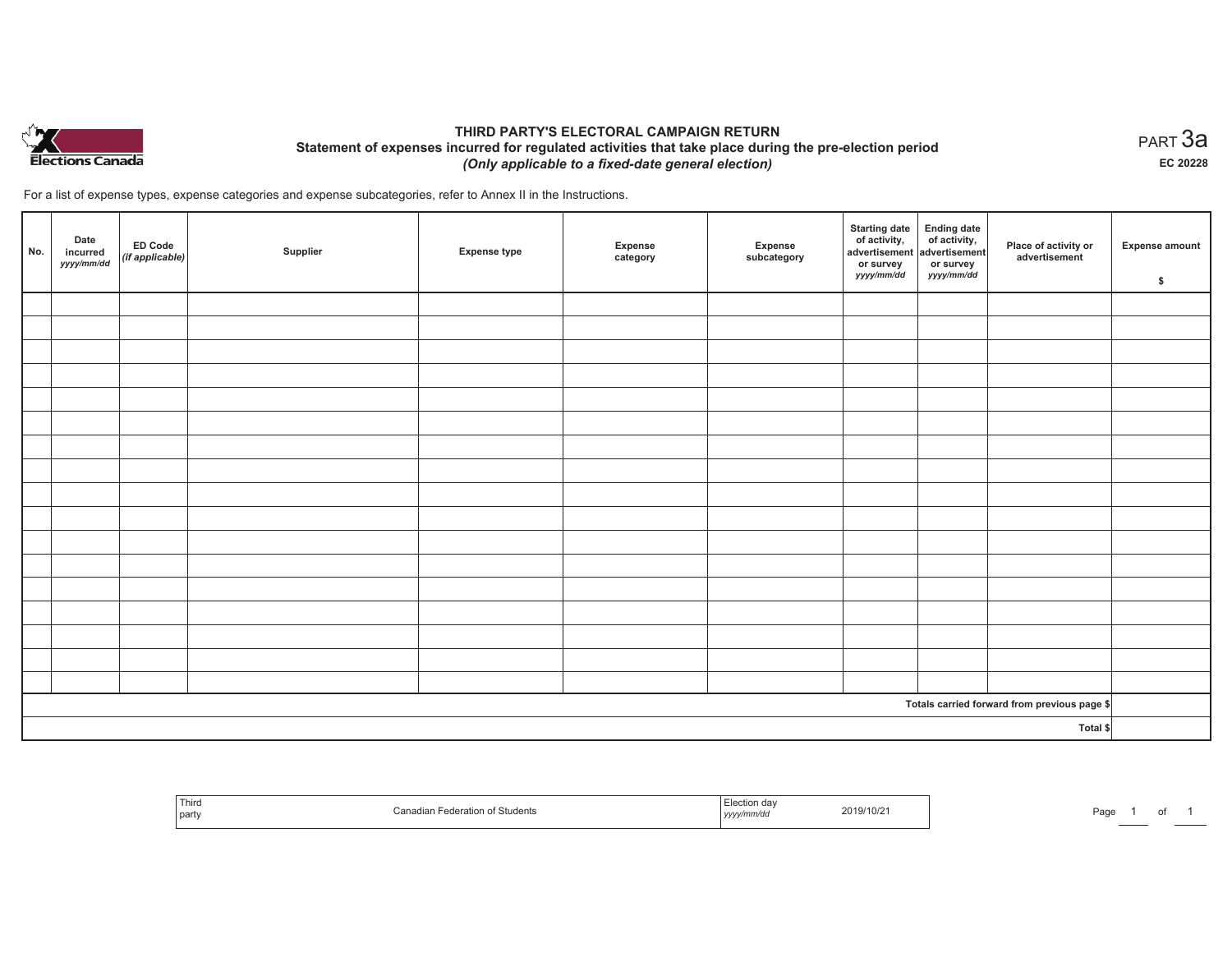

# **THIRD PARTY'S ELECTORAL CAMPAIGN RETURN Statement of expenses incurred for regulated activities that take place during the election period**<br>PART  $3\mathsf{b}$

**EC 20228**

of 1

For a list of expense types, expense categories and expense subcategories, refer to Annex II in the Instructions.

| No.                                          | Date<br>incurred<br>yyyy/mm/dd | <b>ED Code</b><br>(if applicable) | Supplier              | <b>Expense type</b>  | Expense<br>category | Expense<br>subcategory           | <b>Starting date</b><br>of activity,<br>advertisement<br>or survey<br>yyyy/mm/dd | <b>Ending date</b><br>of activity,<br>advertisement<br>or survey<br>yyyy/mm/dd | Place of activity or<br>advertisement | Expense amount |
|----------------------------------------------|--------------------------------|-----------------------------------|-----------------------|----------------------|---------------------|----------------------------------|----------------------------------------------------------------------------------|--------------------------------------------------------------------------------|---------------------------------------|----------------|
|                                              |                                |                                   |                       |                      |                     |                                  |                                                                                  |                                                                                |                                       | \$             |
|                                              | 2019/09/15                     |                                   | ASAP Print Management | Election advertising | Other               | T-shirts printing (non-partisan) | 2019/09/15                                                                       | 2019/10/21                                                                     | Ottawa                                | 619.36         |
| $\overline{2}$                               | 2019/10/18                     |                                   | Candice Pinto         | Election advertising | Other               | Staff hours (GOTV Comms)         | 2019/09/09                                                                       | 2019/10/18                                                                     | Ottawa                                | 2,331.00       |
|                                              |                                |                                   |                       |                      |                     |                                  |                                                                                  |                                                                                |                                       |                |
|                                              |                                |                                   |                       |                      |                     |                                  |                                                                                  |                                                                                |                                       |                |
|                                              |                                |                                   |                       |                      |                     |                                  |                                                                                  |                                                                                |                                       |                |
|                                              |                                |                                   |                       |                      |                     |                                  |                                                                                  |                                                                                |                                       |                |
|                                              |                                |                                   |                       |                      |                     |                                  |                                                                                  |                                                                                |                                       |                |
|                                              |                                |                                   |                       |                      |                     |                                  |                                                                                  |                                                                                |                                       |                |
|                                              |                                |                                   |                       |                      |                     |                                  |                                                                                  |                                                                                |                                       |                |
|                                              |                                |                                   |                       |                      |                     |                                  |                                                                                  |                                                                                |                                       |                |
|                                              |                                |                                   |                       |                      |                     |                                  |                                                                                  |                                                                                |                                       |                |
|                                              |                                |                                   |                       |                      |                     |                                  |                                                                                  |                                                                                |                                       |                |
|                                              |                                |                                   |                       |                      |                     |                                  |                                                                                  |                                                                                |                                       |                |
|                                              |                                |                                   |                       |                      |                     |                                  |                                                                                  |                                                                                |                                       |                |
|                                              |                                |                                   |                       |                      |                     |                                  |                                                                                  |                                                                                |                                       |                |
|                                              |                                |                                   |                       |                      |                     |                                  |                                                                                  |                                                                                |                                       |                |
|                                              |                                |                                   |                       |                      |                     |                                  |                                                                                  |                                                                                |                                       |                |
| Totals carried forward from previous page \$ |                                |                                   |                       |                      |                     |                                  |                                                                                  |                                                                                |                                       |                |
|                                              |                                |                                   |                       |                      |                     |                                  |                                                                                  |                                                                                | Total \$                              | 2,950.36       |

| Third<br>  party | Federation of Students<br>Canadiai | 2019/10/21<br>  yyyy/mm/dd<br>the contract of the contract of the contract of the contract of the contract of | Page |
|------------------|------------------------------------|---------------------------------------------------------------------------------------------------------------|------|
|------------------|------------------------------------|---------------------------------------------------------------------------------------------------------------|------|